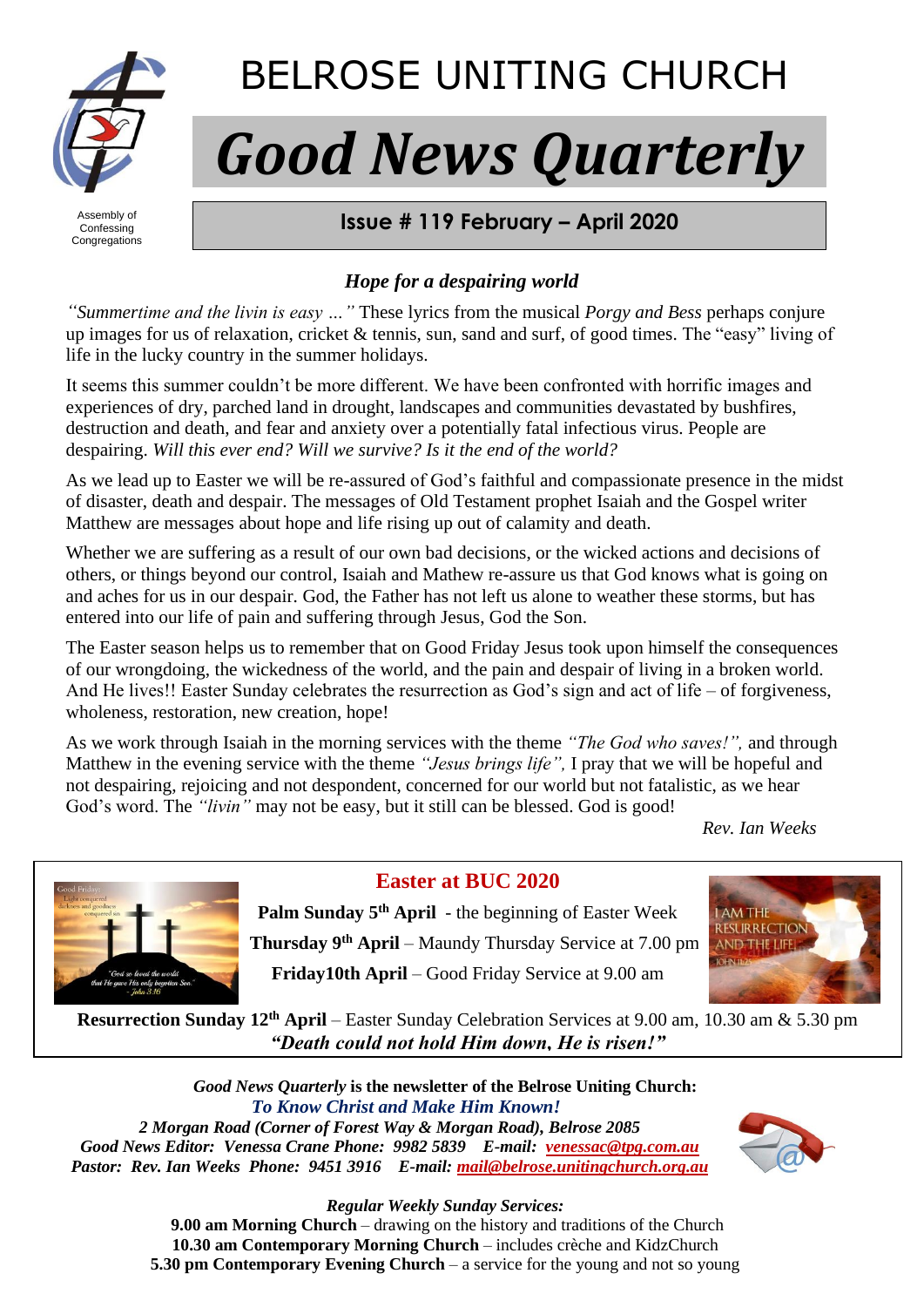#### **Quotable Quotes of R.C. Sproul (1939-2017) Part Two**

"Unbelievers can tolerate Christ only as long as He is stripped of His real identity"

"Apostasy occurs when a church leaves its historic moorings, abandons its historic confessional position, and degenerates into a state where either essential Christian truths are blatantly denied or the denial of such truths is widely tolerated"

"In every age the church is threatened by heresy, and heresy is bound up in false doctrine. It is the desire of all heretics to minimise the importance of doctrine. When doctrine is minimised, heresy can exercise itself without restraint"

"The promises of God for tomorrow are the anchor for believers today"



"A loving God who has no wrath is no God. He is an idol of our own making as much as if we carved Him out of stone"

"I cannot have God in my heart if He is not in my mind. Before I can believe in, I must believe that"

"If Christ could make a complaint, it would be, *'My bride never talks to me'"*

"Change marriage and you change the world. Convince people that government, not God, lays down the rules for marriage, and they will believe more strongly that they determine right and wrong, that not even the world's rulers are subject to a higher authority"

Richard Benisch

*Ian Weeks*

#### \*\*\*\*\*\*\*\*\*\*\*\*\*\*\*\*\*\*\*\*\*\*\*\*\*\*\*\*

#### **CMS Summer School January 2020 – Katoomba (KCC Conference Centre)**



Every January brings the prospect of summer holidays, time to relax and recover from Christmas, and recharge the batteries.

There are so many options for family holidays but have you considered a holiday that combines relaxation, sightseeing, bushwalking, with physical **and spiritual refreshment?**

With great Bible teaching, uplifting worship, old and new songs, old and new friends to enjoy fellowship with, and a spectacular scenic location, CMS Summer School in Katoomba is a wonderful holiday alternative.

The usual Summer School program has something for everyone. Every morning there is the worship and Bible teaching session – it is quite exhilarating to be among about 3,000 people gustily praising God in song, then listening intently as God's Word is explained by a very capable preacher. After morning tea there are various Missionary Sessions to choose from where CMS Missionaries share their experiences and wisdom of life on the mission field around the world.

During these morning sessions the Kids and Youth streams are like Kids Club or Youth Group every day for 6 days – about 1,300 kids & youth engaged in action packed, fun times of playing & learning, led by a few hundred dedicated Youth Leaders from various churches.

The afternoons are free time – giving opportunity to rest or be active, sleep, read, bushwalk, sight–see, eat, watch cricket, sleep, catch up with friends, did I mention sleep? Lazy days! The evening sessions are given over to a variety of speakers who share amazing stories of what God is doing around the world, as well as more wonderful worship and Bible teaching.

Summer School really is a worthwhile summer holiday option! Think about it for 2021!

*(Ian & Anne Weeks have been going to the annual CMS Summer School in Katoomba every January since the 1992.)*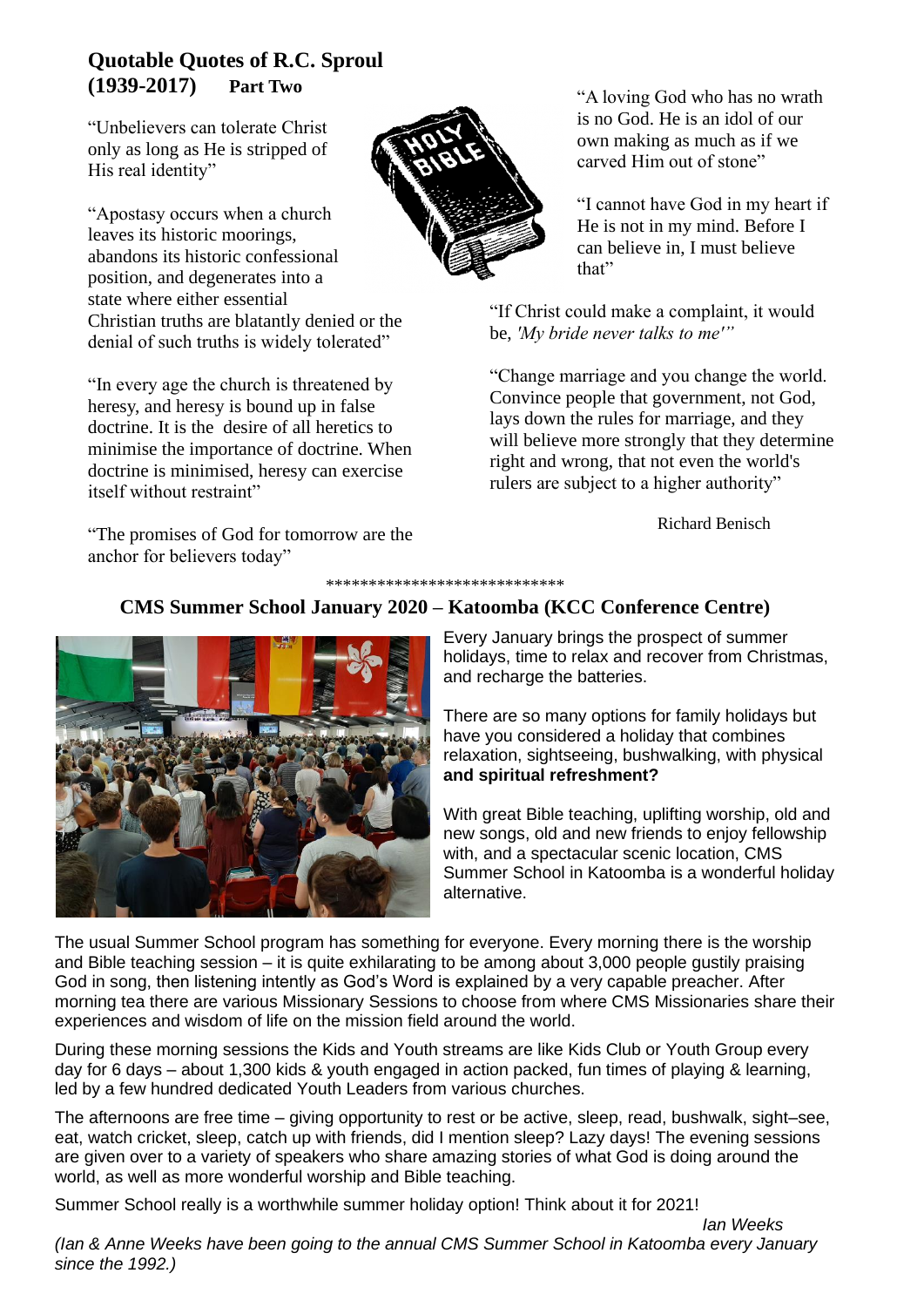

#### *"God will take us to tragedy and lead us through tragedy"* **An interview with Vicki Buchanan**

*Keith and Vicki Buchanan are Queenslanders going around NSW in their caravan. They recently parked their van on the Manse front yard and came to worship with us for a while. Venessa Crane caught up with Vicki one Sunday.* 

Vicki works for an organisation called *Karios Prison Ministry*. She is responsible for all the regions in Australia and looks after the committees that take Karios into the prisons. The program hopes to get access into some of the new prisons in NSW.

They have received really good invitations into some of the new prisons that they're not already in, like Wellington, Cessnock, Nowra and Parklea.

The organisation is working with new committees to get the program up and running in about 16 to 17 prisons in Australia including Brisbane, Perth, Adelaide and Sydney. Other outlying prisons include those in Grafton, St Helliers and the Hunter. Also, the program goes into two of the Juvenile Justice Centres. Overall, there are 35 ministries around Australia.

People who do attend Karios are impacted heavily and they feel that they are understood. Karios can



have a very big impact on prisoners as well as their family members. Vicki said, *"The focus of the programs is 'if you have made a mistake "God still loves you and forgives you, and we forgive you". There is an ethos is listen and loving.*

*The volunteers don't preach. The participants come to realise that there is a lot of love and understanding for them and they don't feel alone.* 

There is a new system in newly built jails in New South Wales called a "pod system" where up to 16 inmates live together in a pre-fabricated structure and interact as a family, do their own washing etc. like a community. Vicki awaits with great interest to see the impact of this new system.

The program is for both people that go to Church but also for people who are non- Christian. Karios doesn't discriminate. Churches want to support people in need but often don't know what to say when they come across imprisonment. The *Kairos Outside* program is where they take women and men - impacted by somebody else's imprisonment - away at weekends separately twice a year. A person can go on an Outside weekend and find that there are other people who have gone through the same sort of situation. They can end up living productive lives with God's joy and forgiveness, and know there is light at the end of the tunnel. If a woman has a son in prison often she will not tell the people in her church because of the shame involved.

Vicki's own father was imprisoned and things have not always been easy for her. She understood the shame and how a community could turn their back on a person in this situation. Being on the team for Kairos has helped her cope with the heartache of her father being in prison. *"God understands that we need time to work through forgiveness and move through this process to keep forgiving. God will take us to tragedy and lead us through tragedy"*

God came to Vicki many times as she went through this experience. She knew she was in the palm of God's hands when He said that He would never leave her unless she "jumped" - and she would never do that. Vicki knows God is such a gentle God and you don't have to be perfect and just need to get through in this life. *"He is such a gentleman. He will never force His way into our lives but has never let me know and always lets me know He is right there."*

Vicki's dream is to have more resources for Kairos Ministries. The teams are so busy and overstretched. Her heart hopes that prisoners realise that God loves them and wants a relationship with everyone. The hope is for more financial support and prayer and that there will be many more programs across Australia.

*(You can find out more about the Kairos Outside program from Anne Weeks)*